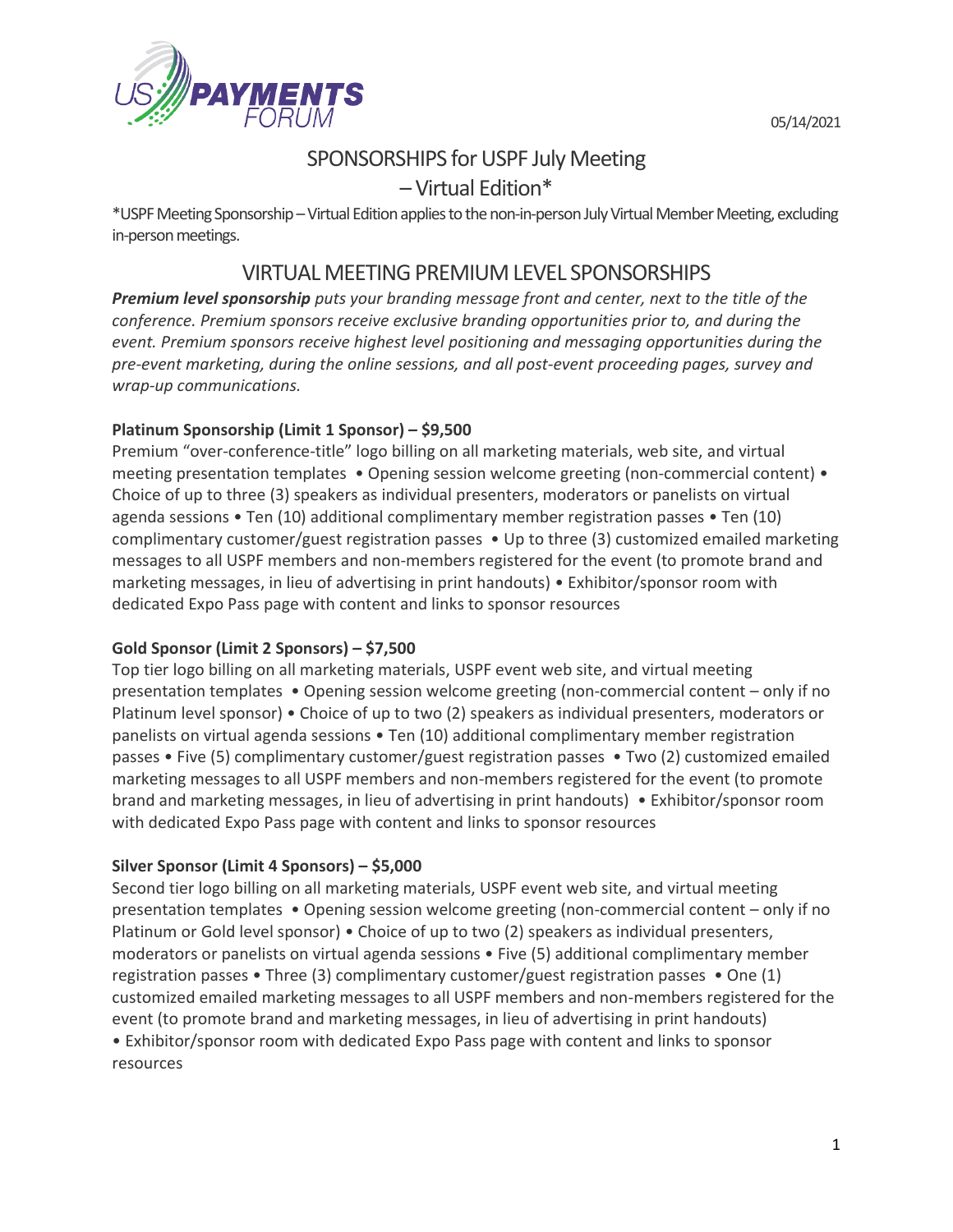## VIRTUAL MEETING EVENT LEVEL SPONSORSHIPS

*Event level sponsorship puts your branding on the most visible points of contact for most virtual conference attendees - when they register and when they use the mobile app to navigate the conference. Event sponsors receive exclusive branding opportunities prior to and during the event. All Event Level Sponsorships include, in addition to items listed below, company logo on event website and on opening presentation template • Sponsor listing in mobile app and online meeting agenda • Three (3) additional conference registration passes (can be used for additional company employees or non-member/guests.*

#### **Registration Page Sponsor (Limit 1 Sponsor) – \$3,500**

Sponsor logo on USPF event information and registration page, including link to company web site (if desired).

#### **Sponsor/Exhibitor Room (Multiple Sponsorships Available) – \$2,500**

Sponsor room with dedicated event page content and links to sponsor resources.

## VIRTUAL MEETING PROGRAM LEVEL SPONSORSHIPS

*Program level sponsorship opportunities are a great way to make a targeted, unique, or personal marketing impression on virtual conference participants. All Program Sponsorships include, in addition to items listed below, company logo on event website and on opening presentation template • Sponsor listing in mobile app and online meeting agenda • Three (3) additional conference registration passes (can be used for additional company employees or nonmember/guests.*

## **Virtual Keynote Sessions Sponsor (Limit 1 Sponsor) – \$3,500**

Introduce live keynote speaker or keynote panel session speakers and topic. Sponsor logo on keynote session(s) presentation template.

#### **Virtual Panel Sessions Sponsor (Limit 1 Sponsor) – \$2,500**

Introduce live Panel Session speakers or discussion panels and topic. Sponsor logo on Panel session(s) presentation template.

## **Virtual Educational Sessions Sponsor (Limit 1 Sponsor) – \$2,500**

Introduce non-sponsored recorded Educational Session speakers and topics. Sponsor logo on Educational session(s) presentation template (using USPF template).

*NOTE: USPF will select non-sponsored educational session topics and recruit individual subject experts to present these pre-recorded educational sessions for topics that are deemed important and timely for inclusion in the July virtual meeting agenda.*